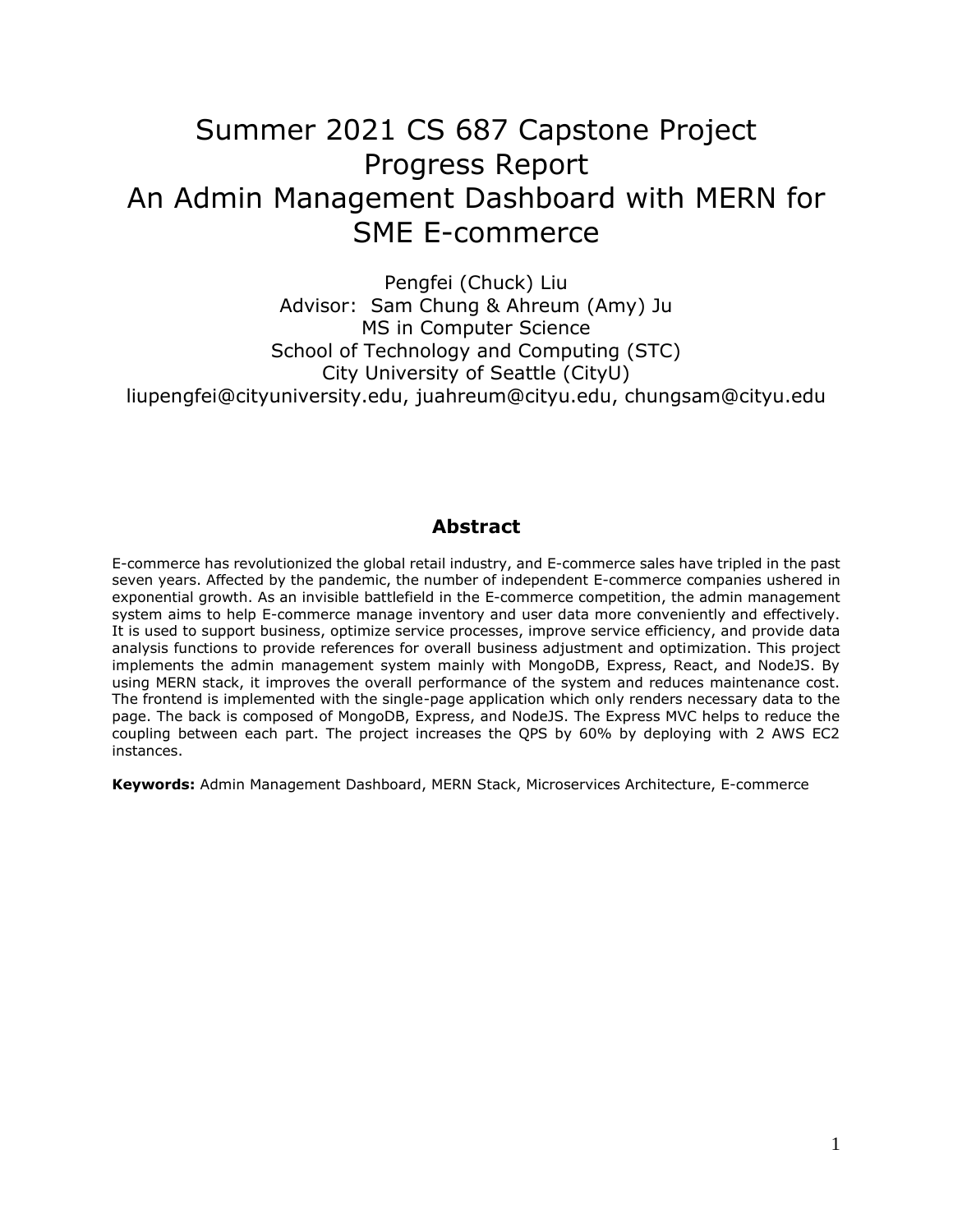### **1. INTRODUCTION**

#### **Problem Statement**

In order to meet the increasing demand for Ecommerce platforms, higher requirements are put forward for the management capabilities of the back-end system. Implement a more efficient admin management system to fit E-commerce platforms' needs has become a crucial research topic. Due to the nature of the E-commerce business model, the admin management system must meet features of stability, scalability, and strong security (Yun, 2018). When designing product architecture, developers should fully consider the needs of business development and isolate each module. For example, build a commodity center for commodity modules, build a user management center for user modules. Only when there is a modular idea in product design, when business adjustments and new functions are added, development can be carried out quickly to avoid things that affect the whole business operation.

### **Motivation**

According to the National Retail Federation (National Retail Federation) report, the consumption rate in the United States increased by 3.6% year on year to approximately 755 billion dollars during the Christmas holiday season in 2020. Online shopping sales were the main driving force for total sales growth, increasing by at least 20% to approximately US\$202.0 billion (Sherman, 2021). Data proves that traditional physical stores and emerging E-commerce sales are polarizing, and the pandemic is accelerating the reshaping of the global retail industry. A recent report by McKinsey showed that affected by the pandemic, the number of newly opened Ecommerce stores in the United States over the past year is equivalent to the sum of the past 10 years (Buck, et al., 2020). Due to the increase of consumers, E-commerce platforms should promote a full-category and full-scenario development strategy to meet all user needs. With the rapid development of the E-commerce industry, the demand for E-commerce admin management systems has also increased dramatically. The success of a website relies on a high-quality UI design, but the admin management system determines the success or failure of E-commerce platforms (Li, 2021).

A full-featured E-commerce admin management system does not only help E-commerce platforms to efficiently manage stores, but also improve employee work efficiency and meet user's personal needs. Requirements and functions are constantly iterating with the expansion of business, so product architecture and technical architecture are required to be highly scalable and change with business and users' requirements. The management system needs to cluster and integrate these functions for different purposes, split the E-commerce back-end into multiple components, clarify business boundaries, minimize the coupling between components, and efficiently support front-end business.

# **Approach**

In this project, we investigated the MERN stack web development and created a single-page application E-commerce admin management system separated of back-end and front-end. In order to design a suitable management system for E-commerce, we followed the modular design, component design, and engineering model development.

# **Conclusions**

This project implements a fully featured Ecommerce management system through the MERN stack, including user and product management. Redux manages the status of application components to reduce the coupling between components, thereby supporting business expansion and reducing maintenance costs. Complete data visualization display through Echarts.

### **2. BACKGROUND**

The admin management application is designed for supporting a certain business process. It is also known as the business-end (2B business) product. A good 2B business product can be measured from the following two aspects: first, the business need is more crucial than personal needs. Second, 2B business products generally have a strong purpose when used or need to reach a certain level of business operations or need to complete certain process approvals (Bein et al., 2020). In brief, when they are used, they are generally not used for personal emotional reasons. When starting to design a system, the first step is to figure out the business needs. Due to the particularity features of E-commerce, it requires to constantly adjust its products to meet the needs of different users. Admin management needs to make timely adjustments to products and user functions at different stages for different development strategies. For E-commerce companies, there are three core and difficult parts: commodities, orders, and inventory. The business logic and interaction between the systems are extremely complex and the rules are diverse.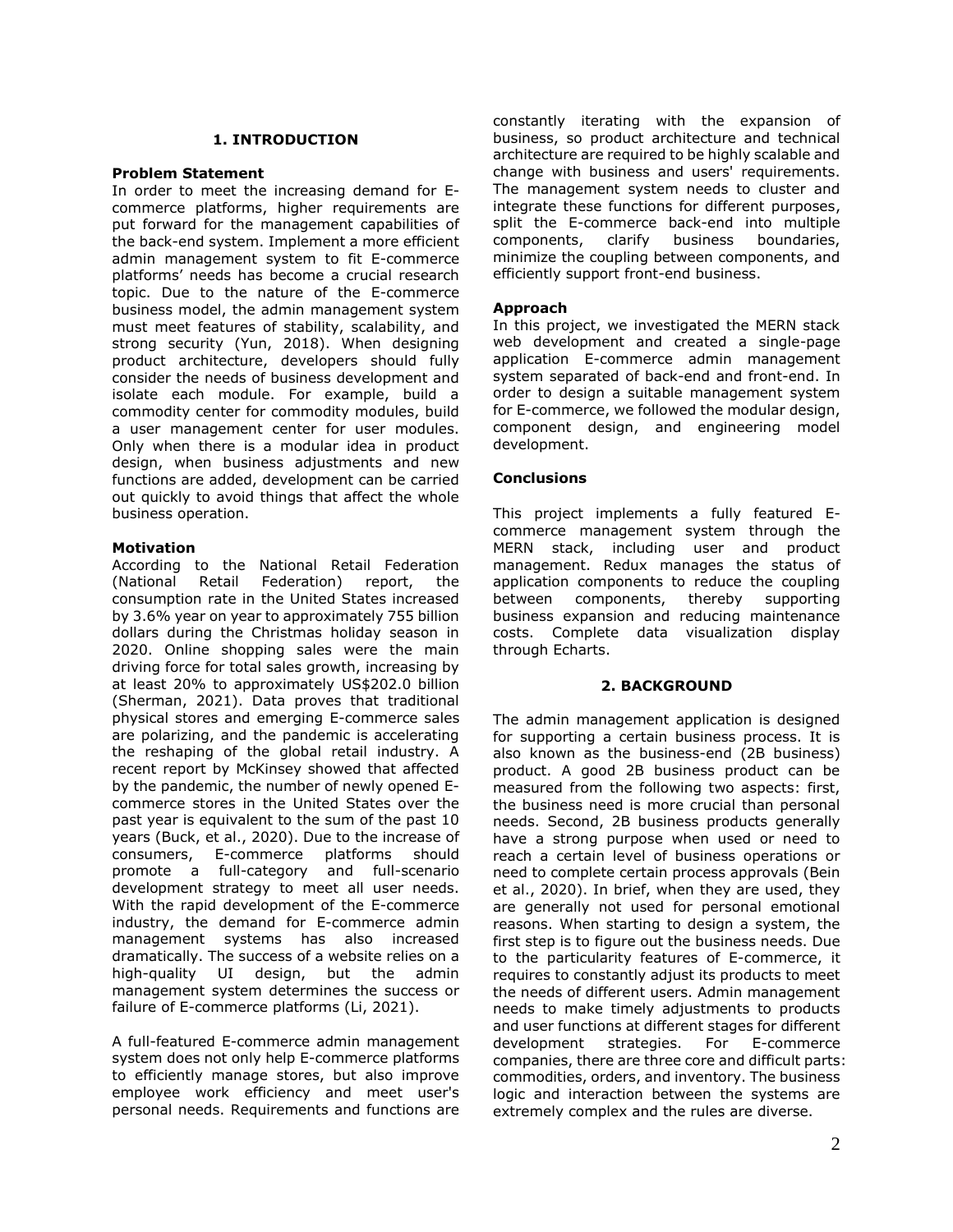Developers around the world are working to improve the quality of user interfaces and the development process of building applications to achieve projects and development requirements within a set deadline (Mehra et al., 2021). The MERN (MongoDB, Express, React, Node.js) technology stack is one of the early open-source technology stacks developed with the boom of the SPA and NoSQL. React in the MERN technology stack is a JavaScript library used to build user interfaces. MongoDB is a popular data storage NoSQL database. Node.js is a server-side JavaScript runtime environment, and Express is a web server built on Node.js. The MERN stack development ensures the development process is as smooth as possible. Moreover, React is a component-based development, which completes the encapsulation of functional modules, the decoupling of functions and business logic, and the reduction of code.

### **3. RELATED WORK**

This project designed a single-page application of an admin management system (BMS) with a separated front-end and back-end server for small to medium E-commerce including front-end web applications and back-end applications. This BMS covered four major features include user management, classification management, commodity management, authority management for organizations to better manage their user and product information. This project uses the MERN stack to implement a responsive admin management system to help E-commerce businesses to run more efficiently and improve user experience. And it will follow the MVC framework to complete a low coupling Ecommerce BMS.

### **Literature Review**

According to Lv (2021), the biggest role of the admin management system is to support users' businesses. If an E-commerce company does not have a place to upload products and no place to process orders, then the user can do nothing. The second crucial aspect of the E-commerce management system is efficiency; this part is mainly about the management of content. Lv describes the meaning of the management system as to improve the efficiency of internal personnel, so the most important feature of considering the necessity of a management system is the cost performance. Torabizadeh, Yusof, Ma'aram, and Shaharoun (2020) illustrated a high-quality admin management system can reduce the time consumption of employees; however, most third-party management software on the market contains too many functions beyond the organization's needs,

which caused employees to waste extra time on these operations. The training of each newcomer means double the investment of an old employee and a new employee, especially for a small company with limited funds and employees. A well-designed admin management system can reduce the cost of employee training so that employees can start regular work quickly by simple learning. Souri and Rezaei (2017), believed that to build an admin management system, developers need to focus on the following three dimensions: the business process is the soul, low coupling of functional modules, security, and integrity of data transmission.

An effective software development approach to reduce coupling is to separate the front-end and back-end development. Mardin (2018) explained front-end and back-end separation has become an industry-standard way for Internet project development, decoupling front-end and back-end development. And the separation of front and back ends will lay a solid foundation for largescale distributed architecture, microservice architecture, and multi-terminal services in the future. The core idea of front-end separation is that the front-end HTML page calls the back-end API interface through AJAX and interacts through JSON data.

Malik and Kim (2017) compared the two most used API architecture styles in their articles about Restful and SOAP. And they summarized few advantages by following the RESTful API architecture. Arcuri (2019) also said RESTful API allows developers to separate the front-end and back-end server, also reduce the data throughput, and move security issues focus on the interface. It also provides some solutions to test the API design include both white-box and black-box tests.

Hasija and Kumar (2016) discussed MongoDB as a database suitable for agile development, its data model can be flexibly updated with the development of the application. Stepantsov mentions MongoDB is designed for high performance and high availability database usage. Using the advantages of in-memory computing, MongoDB can provide highperformance data CRUD operations.

### **Review Conclusions**

By studying the MERN stack development, it can help build a single-page application responsive admin management. Through different Ecommerce needs of the admin management system, some functions can still be solved manually or by other methods instead of developing the system, especially for teams with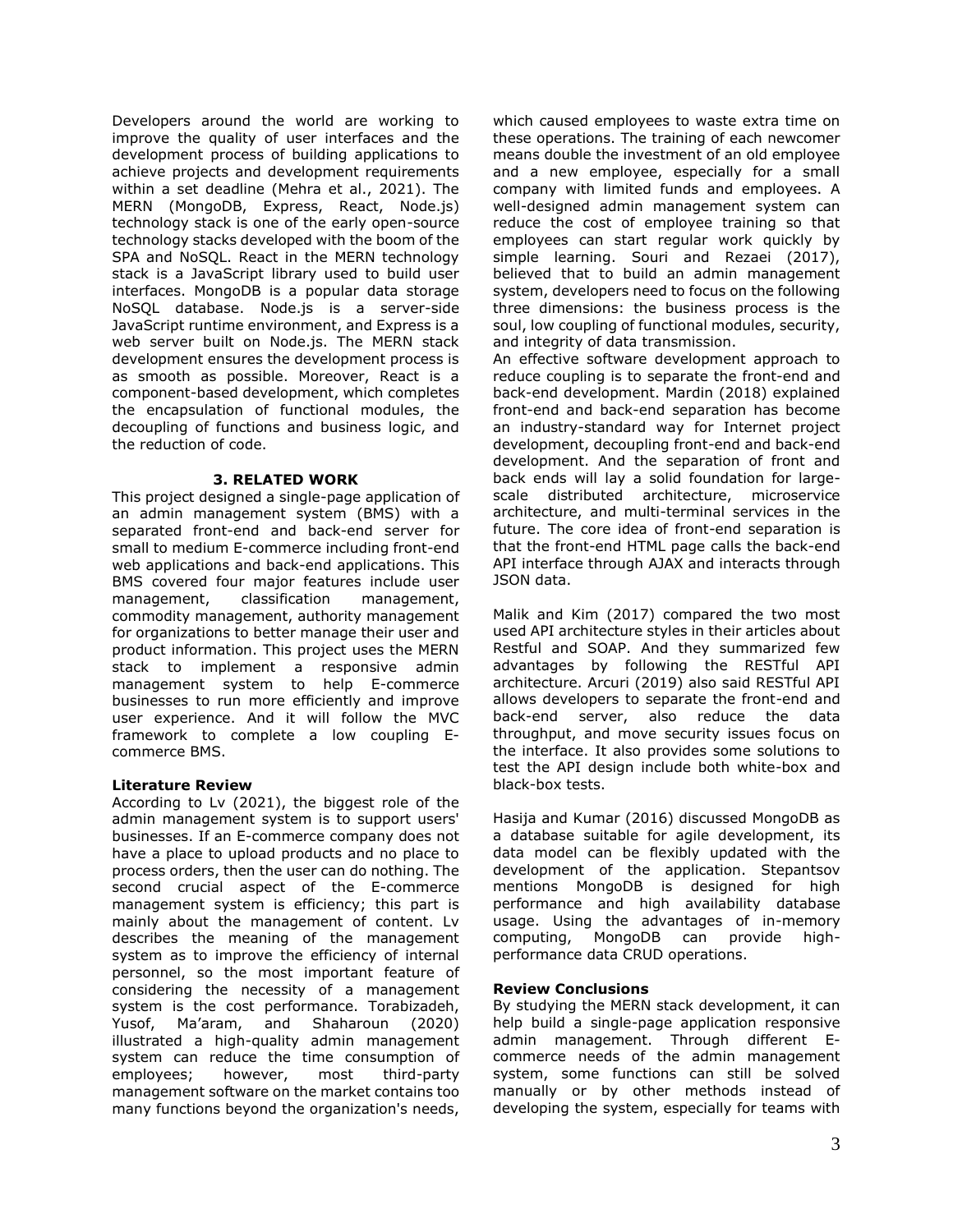a small number of people. So, during the designing process, we will consider the frequency of use of this function, how much time can be saved by the staff, and how much system risk this function can reduce. MongoDB increases the efficiency of using CRUD operation, which helps to improve the user experience of based management functions of this project.

### **4. APPROACH**

#### **User Requirement**

The E-commerce admin management system is a back-end management system provided to relevant business personnel. They can use this admin management system to perform management functions includes user management/commodity classification management/commodity management/authority management. Separate front-end and back-end have become the industry standard for web project development which aims to decouple front-end and back-end development. The Ecommerce admin management system is composed of several parts, and with the development of the company's business, functional modules will continue to expand. Since each subsystem is not isolated from other parts, the product architecture determines the requirements and design, and the technical architecture determines the technical framework and performance (Stallinger et al., 2011).

### **Design**

The core idea of separate front-end and back-end is to allow the front-end HTML page to call the back-end API interface through AJAX, and interacts through JSON data, thereby reducing the concurrency/load pressure of the back-end server and improving performance and scalability.

The admin management system should follow approaches of modularization, componentization, and engineering model development (Zhang et al., 2017). The updated iteration of a product is dependent on the collaboration of multiple teams such as product, design, development, and testing. With the improvement of product functions, the supporting team behind it is also growing. Product design and iteration are driven by componentization can increase team efficiency and reduce costs. The traditional design process is mostly parallel with attributes and multiple roles. The workflow from requirements to design, from design to display will involve different requirements. The lack of overlap between the same role and lack of communication will lead to a lot of repetitive work, which will cause redundancy works for each project cycle and

management. These approaches can reduce the coupling, avoid redundancy and optimize the performance; therefore, management personnel can load resources on demand.

#### **Implementation**

This project followed the MERN stack to implement the admin management dashboard for SME E-commerce. In traditional web applications, DOM manipulation is generally a direct update operation that has been approved as a less efficient approach. To minimize the operation of the DOM, this project used React for the frontend. React provides a lightweight virtual DOM instead of direct DOM operations; thereby improving the efficiency of the entire project. To complete the single-page application, this application requires tools to manger routers. React Router is an important part of the React system, it was used for implementing URL management, switching components, and changing state. However, react is just an abstraction layer of DOM, not a complete solution for web applications. There are two aspects, it doesn't involve: code structure and data transfer between components. By using redux, it can achieve state sharing between components. Data interaction between the front and back ends was realized through the Axios and API tests implemented via Postman. The back-end construction of the project used the combination of Node, Express, Mongoose, and MongoDB. The modularization of this project was implemented by the ES6 and CommonJS. The data visualization was done by D3JS and Echarts-for-react.

### **Technologies Used**

The front-end of this project used the React, bootstrap, axios, webpack and ES6, the backend used nodeJS, express, and mongoDB.

### **5. DATA COLLECTION**

This project used the case analysis approach for the data collection. JingDong (JD), as one of the massive B2C online retailers in China, has ranked 59th in Fortune Global 500 in 2021 (Fortune, 2021). This project used the case analysis approach of JD for exploring the formation path of the admin management system from the different stages of B2C E-commerce enterprise development. JD was founded in 1998 as an SME that mainly sells electronic products. It has grown from an SME that sells less than 100 electronic products to today's commercial giant with annual revenue of over 110 billion dollars. While maintaining rapid development over the years, JD has accumulated hundreds of millions of loyal users and accumulated massive amounts of real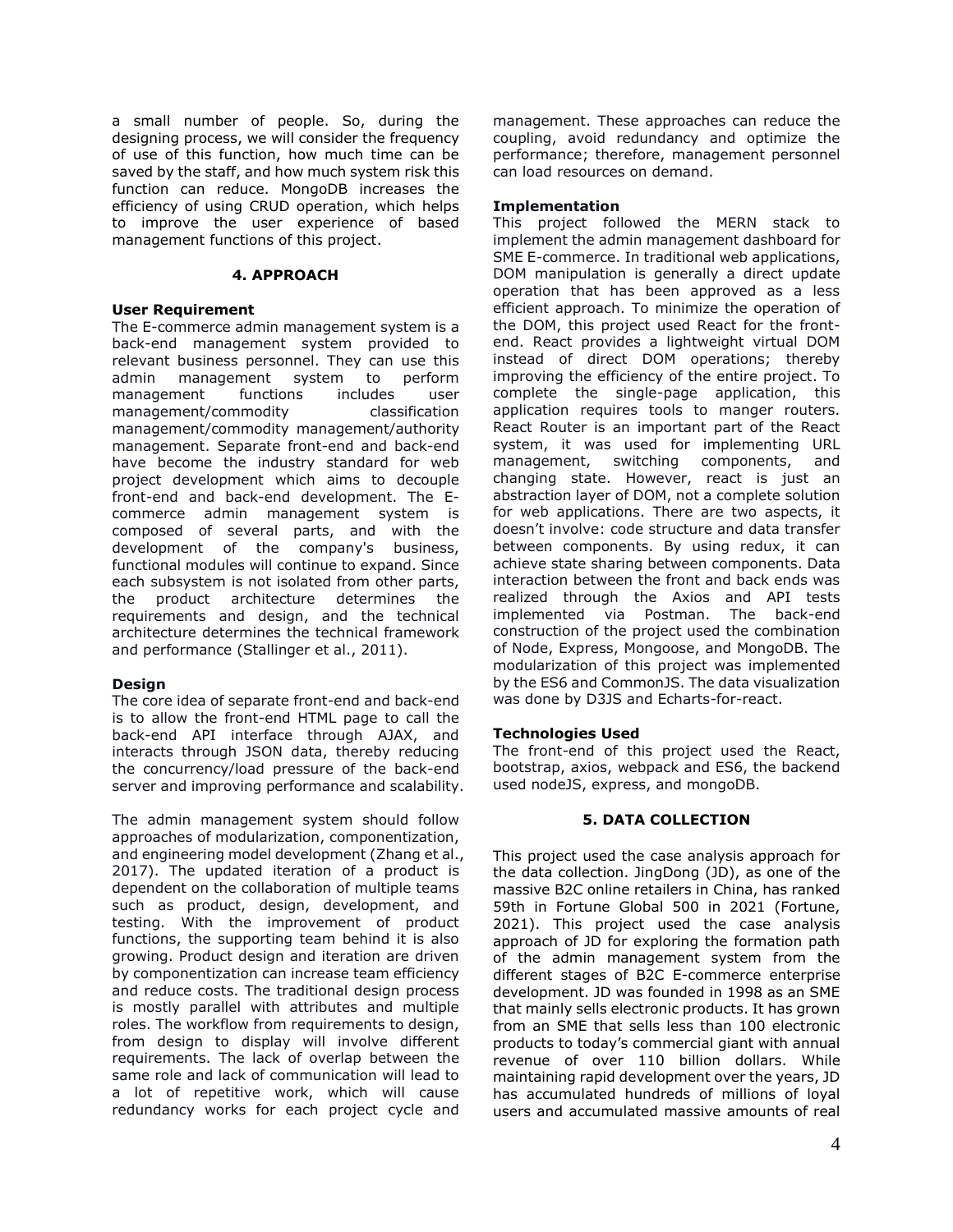data. JD.com provides the most suitable products and services for more than 300 million active users. At present, JD Retail Group's third-party platform has signed more than 210,000 merchants, achieving full category coverage.

The usual role of the admin management system is to create, store, and process inventory and user information. It manages the normal operation of the entire E-commerce system. Through case studies, understanding the basic needs of the management system includes studying the needs of user management, inventory management, and product classification. And as the business grows, different management modules will be managed by separate departments. Authority management should also meet the actual needs of customers and have the most flexible authority system. As a case of transforming from a 3C online retailer to a comprehensive online retailer, JD's success helps to understand different product life cycles and make a reasonable combination according to the company's business and strategic goals, thereby improving the efficiency of the entire management system.

#### **6. DATA ANALYSIS**

JD provides various data information includes users, merchants, products, including content information, review information, and user interaction behaviors of merchants and products information. Figure 1 shows a small sample of JD's raw data. The raw data can divide into five major fields: behavior, user, account, product, and merchant. With combining of these five major fields, the admin dashboard management system analyzed user needs from four aspects: sales, members, products, and customers.

|               |         |                                    | D                        |                  |                 | c                                                | $\frac{1}{2}$ |                 |                |                            |                     |       | D.              |           |         | R.                |                                                          |
|---------------|---------|------------------------------------|--------------------------|------------------|-----------------|--------------------------------------------------|---------------|-----------------|----------------|----------------------------|---------------------|-------|-----------------|-----------|---------|-------------------|----------------------------------------------------------|
|               |         | customer_iaction_dataction_id type |                          | age range gender |                 | customer_recustomer_Deity_level product_id brand |               |                 |                | category                   | product_marishop_id |       |                 |           |         |                   | vender id fans numbering number shop registionog categos |
|               | 976695  | 2018/3/5                           | 10633744 PageView        |                  | 51              | 2017/6/17                                        |               | 378360 LukRook  |                | Bracelet                   | 2017/10/5           | 2999  | 4322            | 1159      | 3696    |                   | 2017/7/4 Jewellery                                       |
|               | 395399  | 2018/3/20                          | 5472020 PageView         |                  | 41              | 3918/1/21                                        |               | 141632 (Illune) |                | <b>Milk Power</b>          | 2015/6/12           | 4703  | 3563            | 2411      | 65803   |                   | 2013-8-8 Nother and                                      |
|               | 1068082 | 3018/4/1                           | 3853455 PageWiew         |                  | 6               | 2012/8/11                                        |               |                 | 5904 Li-Sing   | <b>Badminton</b>           | 2013/8/14           | 8002  | 1457            | 113610    | 157580  |                   | 2013/3/23 Outdoor Sp                                     |
|               | 1068087 | 303/4/1                            | 3853455 PageView         |                  | 6.5             | 2012/8/13                                        |               |                 | 10723 Li-Sing  | Radwicken                  | 2011/2/19           | 8002  | 1457            | 713610    | 157580  |                   | 2013/3/23 Outdoor Sp                                     |
|               | 735392  | 2018/2/6                           | 9434940 PageView         |                  | 6 <sup>2</sup>  | 3009 9 15                                        |               |                 | 4559 Other     | Cookie                     | 2015/11/16          | 6944  | 355             | 63969     | \$5597  | 2014/18/31 Food   |                                                          |
|               | 1093887 | 303/2/4                            | 7774014 PageView         |                  | 51              | 3914/5/28                                        |               | 339554 HP       |                | <b>Sotebook</b>            | 2012/12/21          | 433   | 366             | b.        |         | 0 MIL             | Electronic                                               |
|               |         | 1516193 2018/3/17                  | 2105553 PageView         |                  | 6%              | 2016/3/25                                        |               | 374293 (11mm)   |                | <b>WIR Power</b>           | 2017/12/25          | 1830  | $\overline{25}$ | 11576     | 20927   |                   | 2016/12/16 Nother and                                    |
|               |         | 193903 2016/2/29                   | <b>SEGGIOS Pagellier</b> |                  | 11              | 2015/7/13                                        |               | 235488 Other    |                | Foundation                 | 2017/11/13          | 8636  | 7947            | m         | 4000    |                   | 2016/3/15 Beauty Main                                    |
|               |         | 1556413 2018/3/22                  | 5584645 PageView         |                  | 5%              | 2017/5/31                                        |               |                 |                | 361137 Chow Taise Bracelet | 3868/1/17           | 9003  | 230             | 10015     | 138312  |                   | 2016/11/9 Jewellery                                      |
| $\mathbf{11}$ |         | 690094 2015/3/30                   | 10011062 PageView        |                  | 51              | 2017/2/24                                        |               | M5808 Other     |                | Susserven                  | 2017/4/20           | 5239  | 3399            | 61900     | 131523  |                   | 2017/4/19 Seasty Malo                                    |
|               |         | 41753 3915/3/18                    | 5379614 Pagelliew        |                  | 6 X             | 2017/7/6                                         |               |                 | 134156 Susmana | Phone                      | 3814/7/1            | 7082  | 3666            |           |         | 0 SILL            | Electronic                                               |
|               | 25559   | 2008/4/15                          | 10181503 Papelier        |                  | 57              | 2015/10/5                                        |               | S4152 Prota     |                | Foundation                 | 2017/3/24           | 5708  | 330             | 147779    |         |                   | 787130 2011/11/22 Beauty Mak-                            |
|               | 1432607 | 2018/2/9                           | 1663953 PageView         |                  | 21              | 2010/7/24                                        |               | 301377 Huawei   |                | Phone                      | 2011/11/17          | m     | 366             |           |         | 0 NILL            | Electronic                                               |
|               | 1160556 | 2018/1/4                           | 8914730 PageView         |                  | 63              | 3912/3/11                                        |               | 285165 Other    |                | Cost.                      | 205/5/16            | 744   | 9827            | 19250     | 53606   | 2016/5/16 Clothes |                                                          |
|               | 924540  | 2018/2/3                           | 1507142 PageView         |                  | 61              | 2017/10/1                                        |               | 42687 Olar      |                | Face Crean                 | 2017/1/13           | 6042  | 50              | 649499    | 196624  |                   | 2016/12/21 Beauty Mak                                    |
|               | 319978  | 303/4/4                            | 6452299 PageView         |                  | 6.1             | 2014/1/6                                         |               | 169054 0851     |                | Sotebook                   | 3017/4/19           | 2216  | <b>M66</b>      |           |         | 0 NLL             | Electronic                                               |
|               |         | 77228 2015/4/15                    | 1998900 PaerView         |                  | 51              | 2015/10/21                                       |               | 104400 Linnon   |                | Tea:                       | 2017/9/27           | \$554 | 5946            | 4915      | \$689   | 2016 4 8 Food     |                                                          |
|               |         | 7728 2015/3/30                     | 7084383 Papelliew        |                  | 5 <sup>2</sup>  | 2015/10/21                                       |               | 220460 Sonr     |                | Dicital Car                | 2016/12/27          | 7141  | 366             | n         |         | 0 NLL             | Electronic                                               |
|               |         | 77328 2018/3/30                    | 7084383 Papelliew        |                  | 5 <sup>2</sup>  | 2015/10/21                                       |               |                 | 67642 Lipton   | Ĩéž                        | 3017/12/3           | 9933  | 7776            | 3813      | 8866    | 2016/1/13 Food    |                                                          |
|               |         | 374965 3018/2/26                   | 5670422 PageView         |                  | 21              | 2017/6/26                                        |               | 325543 Opple    |                | Light                      | 2016/9/20           | 5600  | 730             | 58840     | 1185429 |                   | 2015/7/27 Furniture                                      |
|               | 258146  | 308/2/5                            | 6729439 PageView         |                  | $6\,\mathrm{T}$ | 3917/10.6                                        |               | 349709 Apple    |                | Plyone                     | 2015/9/15           | 3074  | 366             | $\theta$  |         | 0 MILL            | Electronic                                               |
|               | 1497969 | 2018/4/7                           | 5112727 PageView         |                  | 51              | 2017/8/1                                         |               |                 | 257682 LukFook | Secklace                   | 2018/1/6            | 5930  | 8142            | 9340      | 30331   |                   | 2006/8/24 Jewellery                                      |
|               | \$45585 | 2018/2/23                          | 3036231 PageView         |                  | 5 8             | 2012/8/21                                        |               |                 | 60510 Li-51ng  | Foothall                   | 3017/5/9            | 1636  | 1790            | 3443      | 83496   |                   | 2017/4/17 Outdoor So.                                    |
| $^{*}$        |         | ESYTIT MAR/A/KE                    | <b>GERRIA Pusallian</b>  |                  | 5.16            | 1001/11/15                                       |               | 15th30 Bu-let   |                | <b>Dunie</b>               | 9811/11/18          | 6342  | 1444            | $\lambda$ |         | A VITT 5          | Blacksmin                                                |

*Figure 1. A Sample of JD's raw data.*

The sales analysis mainly shows the changes in the number of orders for each behavior category of the user. It includes the changes in the total number of orders for the user's purchase of products on JD and the sales volume of the product categories purchased by the user.

| Field                  | Type   |  |  |  |  |
|------------------------|--------|--|--|--|--|
| customer_id            | Bigint |  |  |  |  |
| product_id             | Bigint |  |  |  |  |
| action_date            | Date   |  |  |  |  |
| action_id              | Bigint |  |  |  |  |
| type                   | String |  |  |  |  |
| age_range              | Int    |  |  |  |  |
| gender                 | String |  |  |  |  |
| customer_register_date | Date   |  |  |  |  |
| customer_level         | Int    |  |  |  |  |
| city_level             | Int    |  |  |  |  |
| brand                  | String |  |  |  |  |
| shop_id                | Bigint |  |  |  |  |
| category               | String |  |  |  |  |
| product_market_date    | Date   |  |  |  |  |
| vender_id              | Bigint |  |  |  |  |
| fans_number            | Int    |  |  |  |  |
| vip_number             | Int    |  |  |  |  |
| shop_register_date     | Date   |  |  |  |  |
| shop_category          | String |  |  |  |  |
| shop_score             | Float  |  |  |  |  |

*Figure 2. JD's data types.* 

User analysis bases on the user's gender, age, occupation, location; through the user's basic attributes and behavioral attributes, they help the merchants to determine the user portrait of the stable user population, so they can launch more new products to attract these users. The data shows that the number of customers of JD increased rapidly from 2008 to 2010 because JD launched a series of new promotion activities after it went online in 2007. After 2012, the rate of new user growth has dropped significantly. The number of users increasing each year has remained stable. JD maintains a stable growth rate in sales by targeting specific groups of people. By dividing the user registration time range, users registered after 2016 defines as new customers, users registered during 2010-2015 are mid-term users, and users registered before 2010 are old customers. Figure 3 shows that mid-term customers are the main force of platform sales. The platform can enhance user stickiness with old users by having some promotion activities.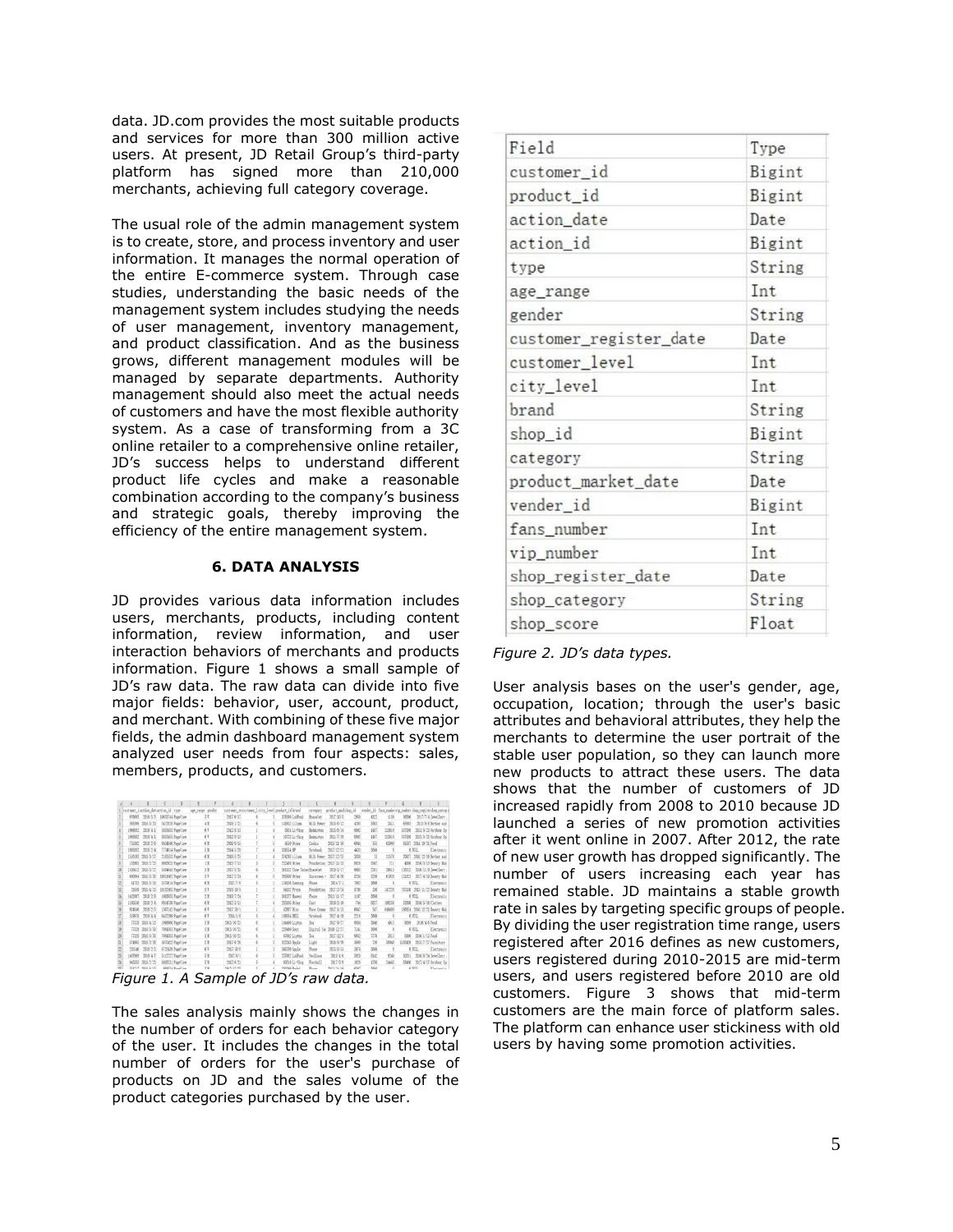

*Figure 3. New Registered Users.* 

Overall, the electronics, clothing, and beauty products on the JD platform are the best-selling categories; among them, users prefer to buy mobile phones, notebooks, digital cameras, and other electronic products on the JD platform. The users of the JD are mainly male users. The membership level of male users is higher than that of female users, and the repurchase rate of female users is only 20%, which is only half of that of male users. Improving female users' experience of page and product experience on JD, optimizing female products and related store brand adjustments, and promoting more promotional activities that are conducive to women's purchases will bring more users to the JD. Based on the analysis of JD, it provides aspects that need to cover for the admin management dashboard. Our project uses three different patterns including bar chart, pie chart, and line chart, to provide better data visualization for merchants so they can make a better decision based on these data.



**7. FINDING**

*Figure 4. The overall performance of Admin Dashboard*

Figure 4 shows the measure score of the project by Google's lighthouse. There are two aspects that need to pay attention to: performance and SEO. Overall, the project reached a higher performance with a score of 91 out of 100. The use of React plays a key role in this project. It allows developers to build complex and powerful products faster and implement iteration more efficiently. The JavaScript revolution has rewritten the rules of web development. It allows the development of single-page applications using JS technology to obtain some data through JavaScript, and then build a dynamic website. However, no matter how popular this method seems, DOM manipulation is still relatively slow. React.js excels at building dynamic and engaging web interfaces, surpassing other JavaScript frameworks (such as Angular and Ember) because of React's virtual DOM. React through the introduction of virtual DOM, instead of updating the entire components every time during the update process to achieve SSR, The React compares the virtual DOM and previous DOM then only updates the differences to the DOM, thereby improving the performance of the entire website. In addition, React's reusable components make the code of the project modular and more organized, and they can be reused anywhere without any additional settings. And combined with the virtual DOM can ensure that the UI is updated quickly and efficiently. Moreover, isomorphic JavaScript can quickly render web pages. The dashboard is usually built as a client-side SPA. In a highly complex or highload SPA, it only takes 3-5 seconds to fully load everything from the server. Figure 5 shows the load test after scaling with the AWS. For 5000 clients, the average response time was only 16ms.



*Figure 5. Load test after scaling with AWS.* 

However, building a client-side rendered SPA may have some defects that can cause serious business problems, as a tradeoff of SPA, SEO performance is always bad for SPA. SEO stands for search engine optimization. As a SPA built with React, a web application running only on the client-side cannot provide HTML for crawlers; this generally leads to poor SEO performance. If company's business mainly relies on users' traffic to expand its revenue, then this will be a serious